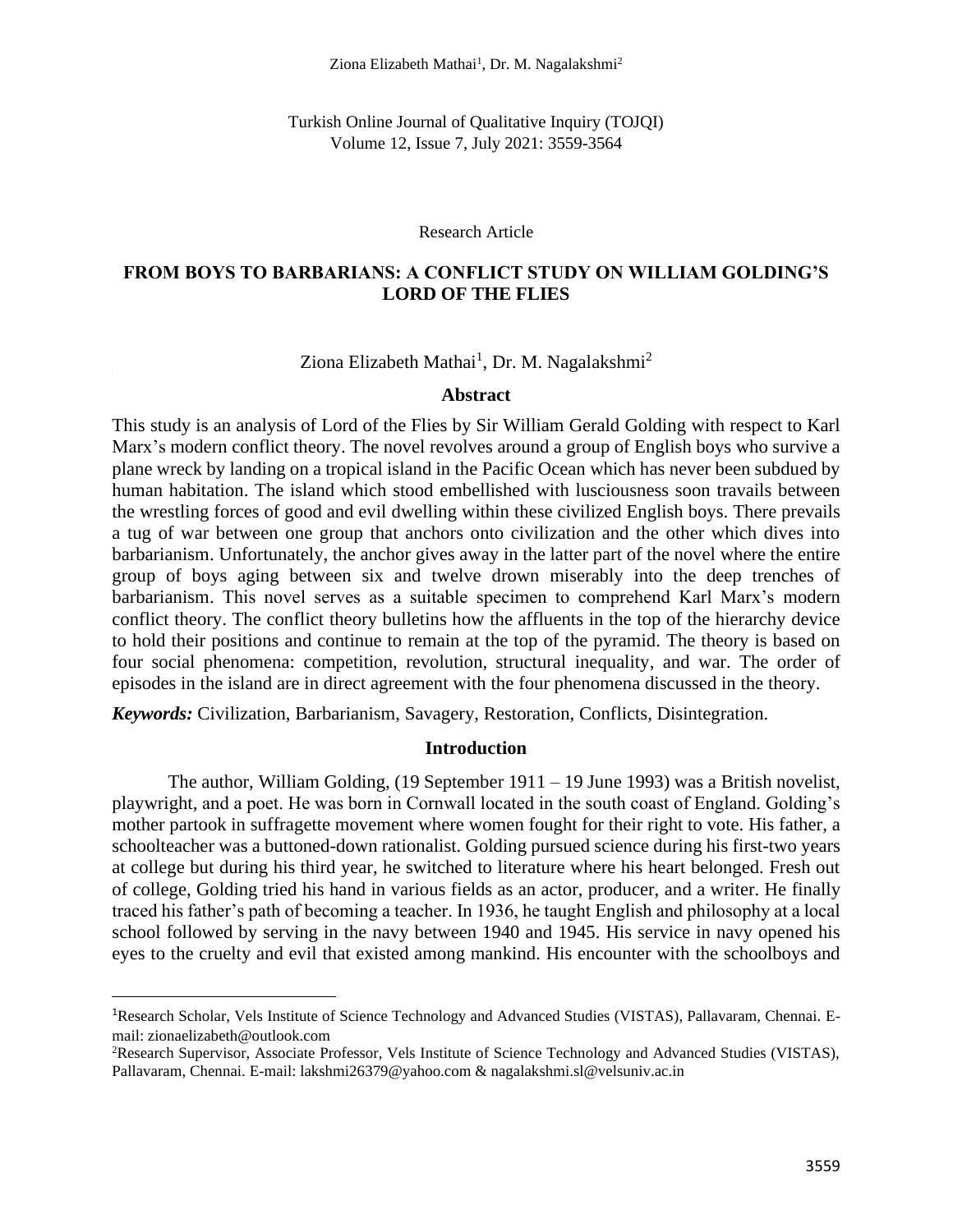#### **FROM BOYS TO BARBARIANS: A CONFLICT STUDY ON WILLIAM GOLDING'S LORD OF THE FLIES**

his exposure to existence of evil at the navy twinned in the birth of the novel *Lord of the Flies*. This novel sustained rejections from 21 publishers and was finally published in the year 1954.

Karl Heinrich Marx, (5 May 1818 – 14 March 1883) was a German philosopher, economist, and a sociologist. He is called the father of communism. Marx's ideas collapsed the age-old pyramid of hierarchy and shook the traditions of the government. His political doctrines forced him into exile thus spending decades of his life in London. He ventured the field of journalism and published in both English and German. His achievements include establishment of various theories, penning down of 355 articles, formulation of new ideologies and so on. This paper spotlights his modern conflict theory.

### **Methodology**

The novel is dived into four major incidents based on Marx's conflict theory. The first phenomenon in Marx's theory is competition. According to the theorists, scarcity of resources results in competition. An individual or class belonging to a society compete to take possession of both the tangible and intangible resources. The second phenomenon is revolution. Conflict between the classes in a society sparks off a revolutionary event. There is a shift in the power dynamics among these classes. This shift is not a result of gradual adaptation instead, it's an abrupt shift in power. The third phenomenon in conflict theory is structural inequality. Here prevails an inequality of power not only in the social but among human relationship too. A select class or individual in the society acquires power and reward than the others. In order, to perpetuate the power and reward, the beneficiary class or individual would work to sustain those structures in order, to sustain the power. He fourth phenomenon, the war, is perceived as the cleanser of the society, by conflict theorist. Piling up of conflicts among classes or individuals result in the war. The war may result in extreme outcomes. It may unify or destroy the society.

Just as there exists competition, revolution, structural inequality and war in a society, the island which beholds the survivors of the plane wreck too imitates the same, and squeezes into this structure of a society sprung out of conflict. This paper walks us through the fall of civilization and the glorious rise of barbarianism. The novel begins with Ralph's attempt to recreate society which is in direct contradiction to Jack's bloodthirst towards savagery. This conflict thus leads to disintegration of civilization and flourishing of full-fledged barbarianism. Fortunately, a crack of light shines upon the island on the arrival of the naval officer as a promising sign for restoration of civilization

#### **Discussion / Analysis**

Shortly after crash landing on the island, the boys unanimously chose Ralph as the leader which left Jack resentful. Jack having already been the head of the choir boys, wanted to lead the rest of the group on the island as well. The group comprised of boys aging between six and fourteen. The little one in the group were called the Littluns. Ralph's motives were well-intended towards the safety and well-being of the Littluns. Whereas, Jack's intentions were selfish and only benefitted the choir boys. Yet, in order to avoid a power struggle, Ralph gave Jack and his boys the responsibility of maintaining the signal fire so Jack too could share in the position of authority. Irrespective of this adjustment between Ralph and Jack, there remained a constant tension and competition between them, solely stirred by Jack's evil intentions. The first phenomenon of Marx's theory takes effect on the island before sundown.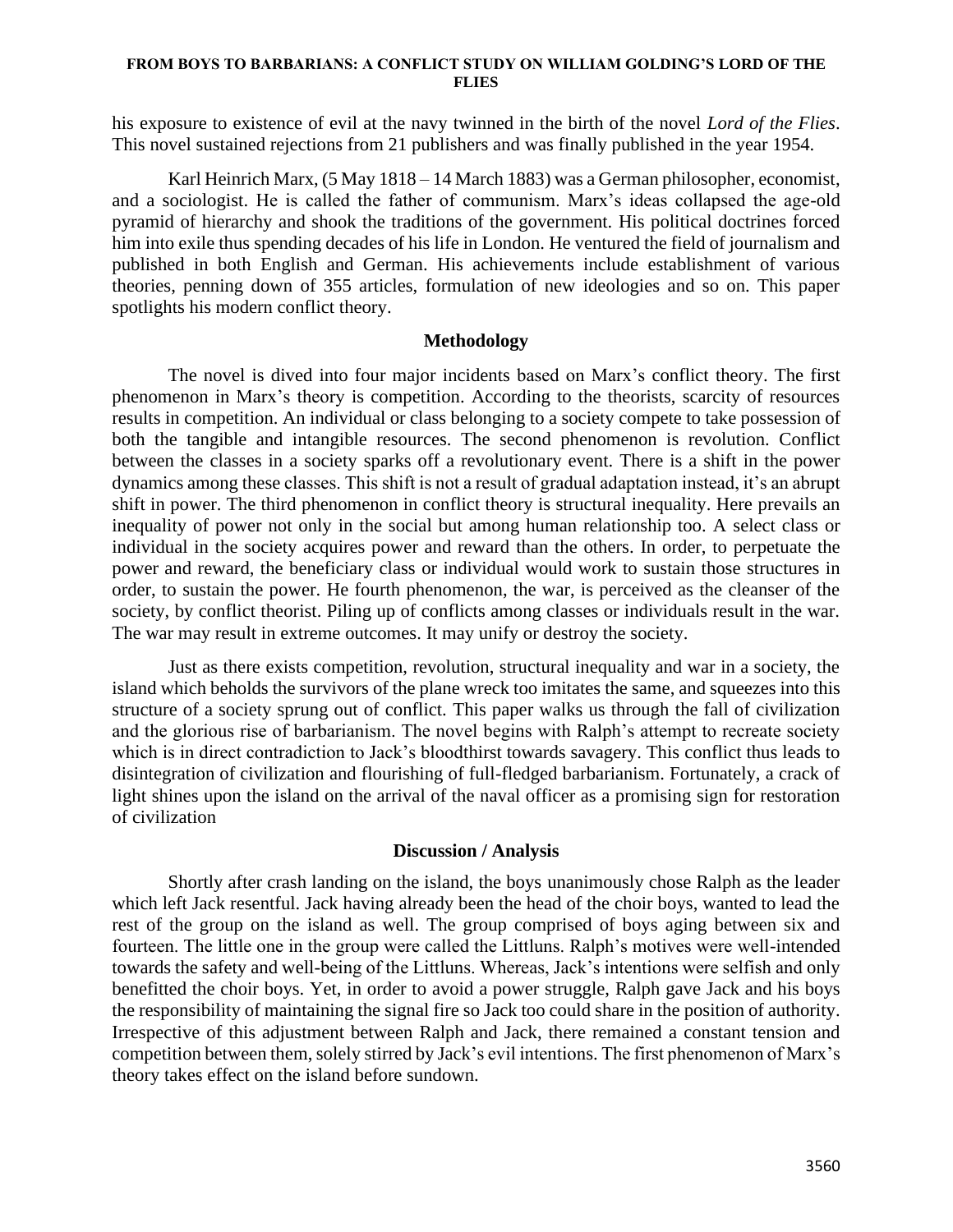Ralph's delegation of works to Jack and the boys were frowned upon by them. The idea of implementing Ralph's assignments came in the way of Jack's ego. Hence, Jack channelled his passion and time on hunting. Hunting served as an excuse to rebel against Ralph. Jack refused to take orders from Ralph and failed to keep the signal fire burning. It costed the group a chance at rescue by a passing ship. Jack's careless attitude towards finding a recue is described in the following lines. "Rescue? Yes, of course! All the same, I'd like to catch a pig first-" He snatched up his spear and dashed it into the ground. The opaque, mad look came into his eyes again." (Golding, 52). These lines clearly state that Jake was least interested in finding a rescue. He channelled his interest and effort to fulfil his desire to hunt. He gained pleasure from hunting that it advanced into a drive for blood thirst. In the latter part of the novel, he graduates from hunting a sow, to an attempt to murder Ralph.

Another scheme of Jack to challenge Ralph's leadership was to strip-away the power of the conch. Piggy, the most intellect in the group, discovered the conch to which Ralph bestows power, whereby, the holder of the conch alone was permitted to speak during their meetings. But Jack despised the power of the conch. In direct contradiction, he intervened the meeting when the holder of conch was still sharing his thoughts. "Conch! Conch!" shouted Jack. "We don't need the conch anymore. We know who ought to say things. What good did Simon do speaking, or Bill, or Walter? It's time some people knew they've got to keep quiet and leave deciding things to the rest of us." (Golding, 103).

While Ralph provided fresh fruits to the Littluns in his group, Jack provided his boys with the meat of the sow he hunted. He tricked the Littluns into joining his group by offering them meat. The Littluns who were discontented with fruits-alone being their source of food, joined Jack to quench their desire for meat. All through the novel, Jack competes with Ralph by outright rebellion, to sway the Littluns over to his side in order to gain in number.

Marx's points out in his first phenomenon that scarcity of resources results in competition. The island provided the boys with an abundance of food and water but the boys were in short of tools that would help them make a fire and build shelters. Ralph's camp had a knife which aided in the building of shelters and Piggy's thick eye glasses were used as a magnifying glass to direct sun's rays to spark a small fire. The eye glasses were used to build the signal fire and to make fire for warmth. Jack needed Piggy's eye glasses to make fire in order to roast the meat. They also wanted the knife in order make a spear for hunting. There is tension and strife rising from Jack's group to take possession of these resources. Thus, as Marx pointed out, scarcity of resources resulted in constant strife and competition between Jack and Ralph's tribes.

According to Marx's first phenomenon, an individual or class belonging to a society will compete to take possession of both the tangible and intangible resources. As stated by Marx, one night, Jack and his boys raided Ralph's camp and stole both, the eye glasses and the knife. They shadily compete to take possession of the resources available in Ralph's camp by force.

The second phenomenon in Marx's conflict theory is revolution. Marx points out that the conflict will lead to an abrupt shift in the power dynamics. Similarly, there is a shift in the island whereby the boys elevate to the next phenomenon resulting in an abrupt transfer of leadership from Ralph to Jack. Power was not bestowed on him; Jack rather acquired the power by force. He used various tricks to lure the littluns over to his camp. Jack's strategy was to belittle Ralph's framework and to act in direct contradiction to the survival strategies designed by Ralph. While Ralph's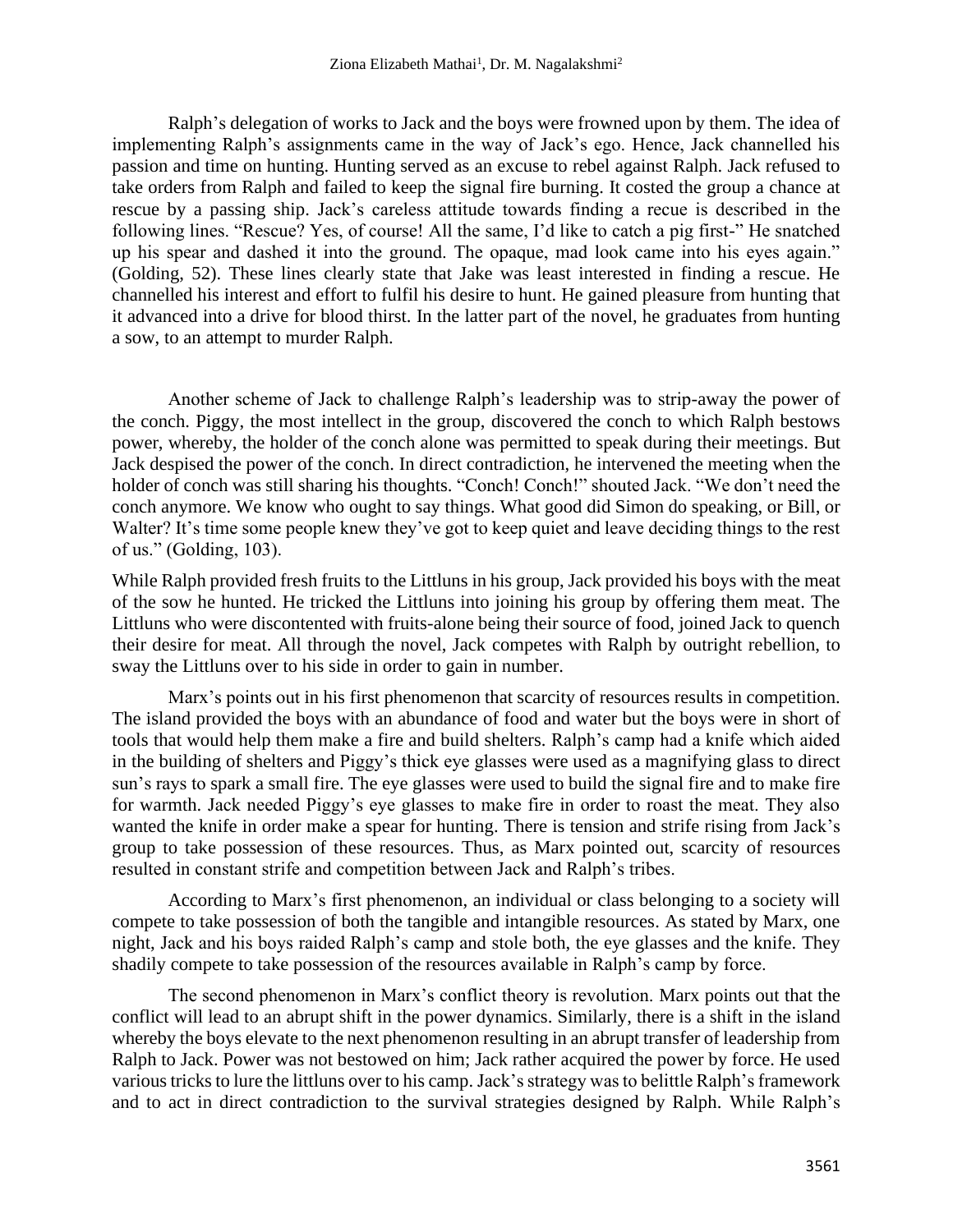#### **FROM BOYS TO BARBARIANS: A CONFLICT STUDY ON WILLIAM GOLDING'S LORD OF THE FLIES**

strategy was to provide a secured environment for the boys and to find a rescue, Jack's was to hunt meat and to be in complete authority. Ralph toiled to maintain harmony in the island but Jack inflicted chaos and confusion. He plundered and destroyed Ralph's camp. While the littluns switched camps for a taste of the sow's meat, they were held hostage. One such example were the twins, Sam and Eric who were tied up and tortured. Thus, there was a sudden shift in power form Ralph - the leader, to Jack - the oppressor.

The third phenomenon in Marx's conflict theory is structural inequality. With the sudden shift in power from Ralph to Jack, the whole framework of the island collapsed. There was fullfledged savagery. Jack led his tribe into a barbaric lifestyle. Civilized English boys turned into barbarians. They no longer looked out for a rescue. They were instead on the look-out to find the beast they assumed to have been living in the island. Jack amps up the craze by planting a sow's head on a pole and offering it to the beast as a peace-offering. Thus, the structure that held the boys together fell apart when their focus changed. Alongside this shift in focus, Jack's plundering of Ralph's camp too caused a major set-back. It greatly contributed to lop-sidedness of equality as Jack's camp was well-equipped while Ralph's was stripped away of basic human necessities.

Marx points out that an individual or a group belonging to the beneficiary class would plot various schemes to sustain the benefits within the class. One of Jack's scheme was to portray Ralph's camp as a boring place to live in so he could continue to sustain the number of boys in his group. Ralph often pressed on the importance of following rules. Hence, Jack misleads the group saying, "Bollocks to the rules! We're strong – we hunt! If there's a beast, we'll hunt it down! We'll close in and beat and beat and beat!" (Golding, 92).

He introduced the hunting dance where the boys danced wildly around the fire chanting slogans. "Kill the pig. Cut her throat. Spill her blood." (Golding, 68). This chant drove the boys to behave in a beastly manner. Wild fun and roasted pig meat led the boys from Ralph's camp to slip away to Jack's camp at night. Thus, Ralph's group began to disintegrate causing him to fall into depression.

The fourth phenomenon in Marx's conflict theory is war. The island which showered the boys with hospitality began to turn into a horrid land. The boys turned the island into a dark holding. Unfortunate deaths fell upon the group because of the beast that lurked within each of them. A littlun who was identified by a birthmark on his face went missing when the boys started the forest fire. The boy was never to be found since the fire. During the hunting dance at the feast hosted by Jack, the boys were so wildly energized, that when Simon emerged from the forest, the boys misunderstood him to be the beast and accidentally killed him.

"At once, the crowd surged after it [Simon], poured down the rock, leapt onto the beast [Simon], screamed, struck, bit, tore. There were no words, and no movements but the tearing of teeth and claws," (Golding, 156).

The above lines describe the terrorizing manner in which poor Simon faced his death. While the death seems ruthless, it was purely accidental. Whereas the death of Piggy was no doubt a gruesome murder committed by Rodger, one of the choir boys from Jack's camp.

The conflict theorist perceive war as a cleanser of the society. When Ralph and Piggy confront Jack at his camp regarding the stealing of the eyeglasses. Ralph tries to explain the importance of having to follows the rules and to keep their eyes wide open for a rescue. Jack in response commands Sam and Erik to be tired together and tortured. Furious Ralph fights Jack. As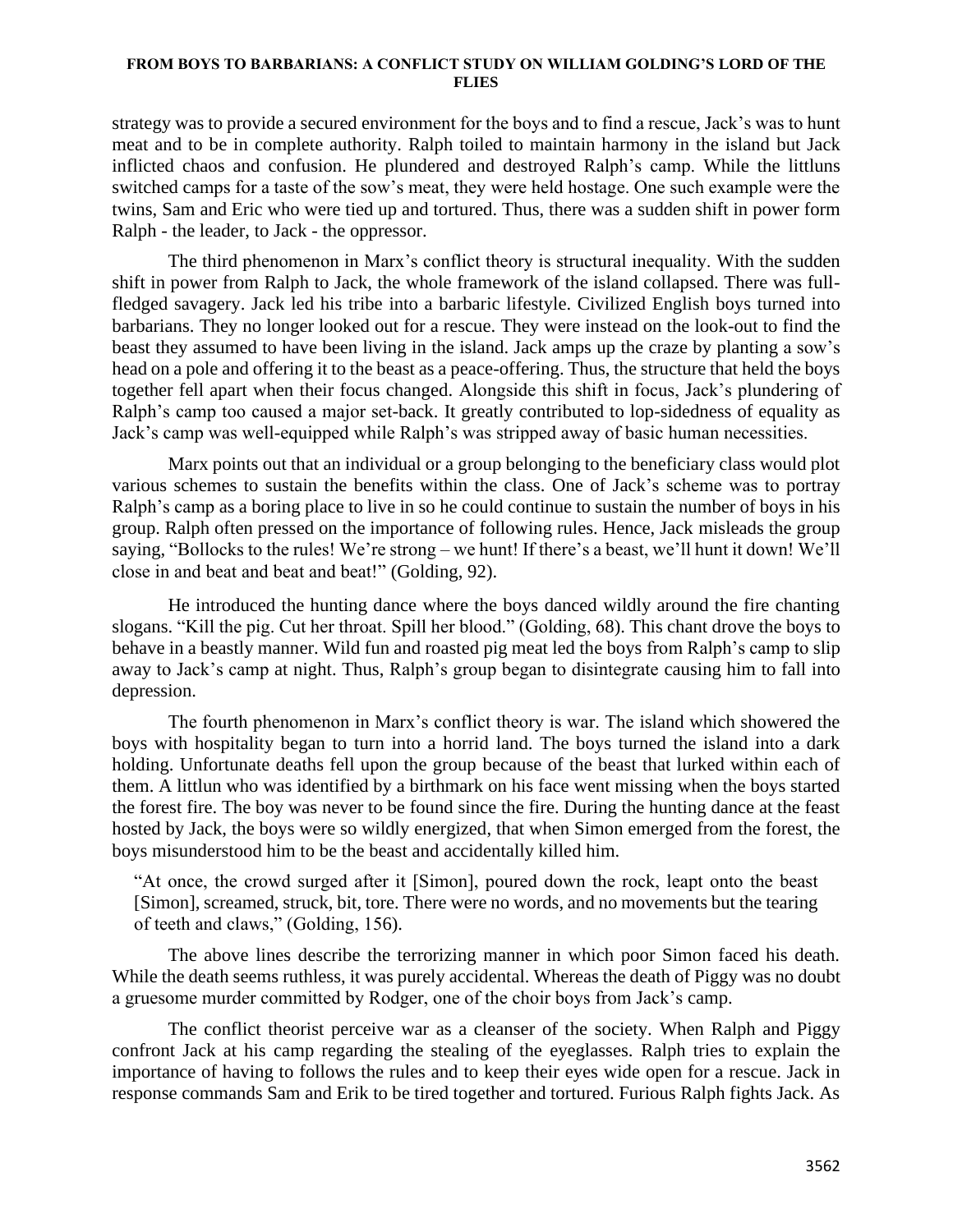Piggy let's out a loud shrill to stop the fight, Rodger rolls a massive rock from the mountain top which Ralph quickly dodges but sadly it kills Piggy. "The rock struck Piggy a glancing blow from chin to knee; the conch exploded into a thousand white fragments and ceased to exist." (Golding, 187). With the death of Piggy and the shattering of the conch there was complete darkness upon the island. The boys were on an overdrive of barbarianism.

Jack and the boys then began to throw spears at Ralph. He finds refuge in the thick forest blades. In the morning, Ralph wakes up to the smell of smoke. He realizes that Jack had set the forest on fire. With all his might, he sets off a great run but ends up exhausted on the beach sand. Just when he gives up, a naval officer appears on the beach astonished at the chaos in the island.

"The tears began to flow and sobs shook him. He gave himself up to them now for the first time on the island; great, shuddering spasms of grief that seemed to wrench his whole body. His voice rose under the black smoke before the burning wreckage of the island; and infected by that emotion, the other little boys began to shake and sob too. And in the middle of them, with filthy body, matted hair, and unwiped nose, Ralph wept for the end of innocence, the darkness of man's heart, and the fall through the air of the true, wise friend called Piggy." (Golding, 229)

It was the arrival of the navel office that slapped reality into them. The boys were lost in their miniature world of violence and blood thirst. It all came to a stand still at the sight of the naval officer. Ralph is struck with realization of the death of innocence and awakening of darkness within each man. The officer was baffled by the sight of the burning island and the extend of destruction the boys were capable of bringing upon the island. "I should have thought," said the officer as he visualized the search before him, "I should have thought that a pack of British boys– you're all British, aren't you–would have been able to put up a better show than that." (Golding, 229).

According to Marx, the war may result in extreme outcomes. Truly the war on the island resulted in a massive forest fire and great destruction. It sadly claimed the life of Simon and Piggy. Marx adds that the war may unify or destroy the society. Here, the war destroyed them. Yet, despite its destructive end, it did hold a silver-lining of drawing the attention of a naval ship passing by.

## **Conclusion**

Thus, the novel *Lord of the Flies,* is in direct-agreement with Marx's conflict theory. As the theory states, the island passes through the four phases in the very order stated by Marx. Conflict between the ideas proposed by Ralph and Jack led to a competition which resulted in Jack belittling Ralph's rescue strategy. It led to a revolution where there was a sudden shift in power from Ralph's leadership to Jack's oppression. This resulted in structural inequality where the entire framework in the island collapsed. This lop-sidedness in the structure led to the final phenomenon by Marx, the war; which resulted in destruction and loss of life. Thus, the island experienced the four phenomenon of conflict theory in the same sequence laid down by Marx.

# **Primary Source**

Golding, William. *Lord of the Flies*. New York: Coward-McCann, 1955. Print.